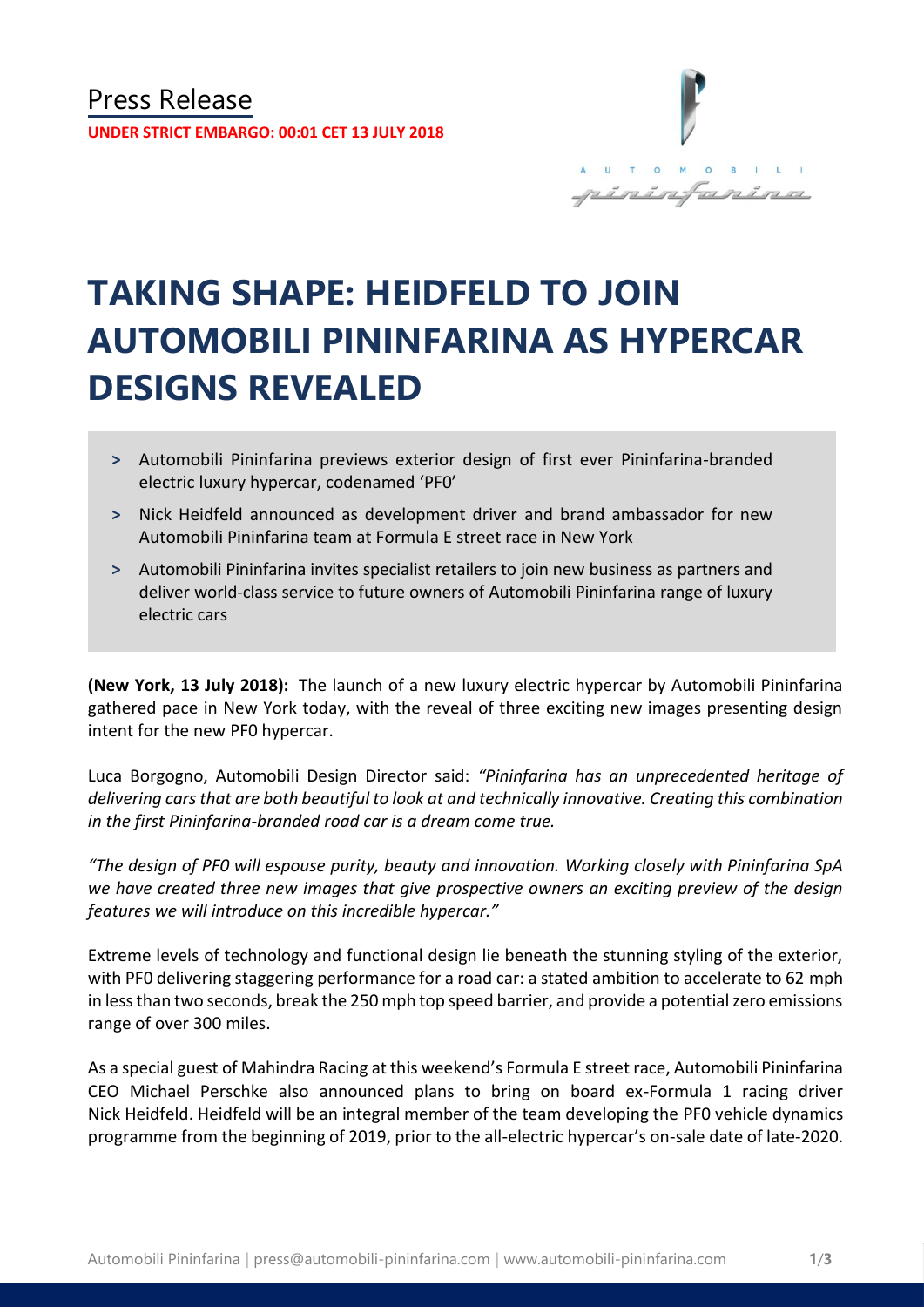### Press Release

Michael Perschke said: *"PF0 is borne from the 50 year old dream of Battista 'Pinin' Farina, to see a stand-alone Pininfarina-branded range of cars that are both beautiful and technologically advanced. PF0 will deliver enormous power and driver thrills in abundance.* 

*"We have a specific strategy in place to develop road car technology inspired by motorsport. Nick Heidfeld has more experience racing in Formula E than any other driver and we are delighted that from next year he will help deliver race-bred, electrifying performance in PF0."*

Racing driver Nick Heidfeld said: *"The opportunity to join the Automobili Pininfarina family and develop cars that will deliver performance, luxury and sustainable synergies unlike anything before them is a dream come true. I am looking forward to utilising my motorsport knowledge and experience in developing race cars and will cooperate with the new engineering and design team at Automobili Pininfarina to support our shared ambition to create the most beautiful sports cars offering electrifying fun on road and track."* 

Automobili Pininfarina was officially launched to the world's media in Rome, Italy in April this year, where it announced its plan to sustainably develop and produce fully-electric ultra-luxury cars in low volumes at the pinnacle of design and desirability in their respective segments.

North America is likely to be Automobili Pininfarina's largest market for sales given the passionate interest in both electric-power and Pininfarina-designed cars, and so the new business is now engaging with prospective retailer partners as it seeks to deliver world-class client care as part of its specialist vehicle ownership strategy.

*"Clients of PF0 and the future portfolio of Automobili Pininfarina luxury cars will find ownership as enjoyable, effortless and exciting as it is driving them. We fully intend to partner with the world's best luxury car retailers in order to help deliver on that promise: a true team effort and one-to-one experience that online sales can never deliver"*, said Michael Perschke.

"We plan to enhance the important partnerships we are developing with these retailers by inviting *them and their clients to personalise PF0 experiences during Monterey Car Week in August this year. These briefings will be by invitation only and will be the first time prospective customers have the opportunity to view our groundbreaking, beautiful hypercar ahead of production in 2020."*

**Ends** 

### **PRESS CONTACTS**

Dan Connell – Chief Brand Officer Luca Rubino – VP, Digital Communications (M) +44 (0) 7464 039401 (M) +49 (0) 17841 16025 Email: d.connell@automobili-pininfarina.com Email: [l.rubino@automobili-pininfarina.com](mailto:l.rubino@automobili-pininfarina.com)

**For more information and media kit, please visit [www.automobili-pininfarina.com](http://www.automobili-pininfarina.com/)**